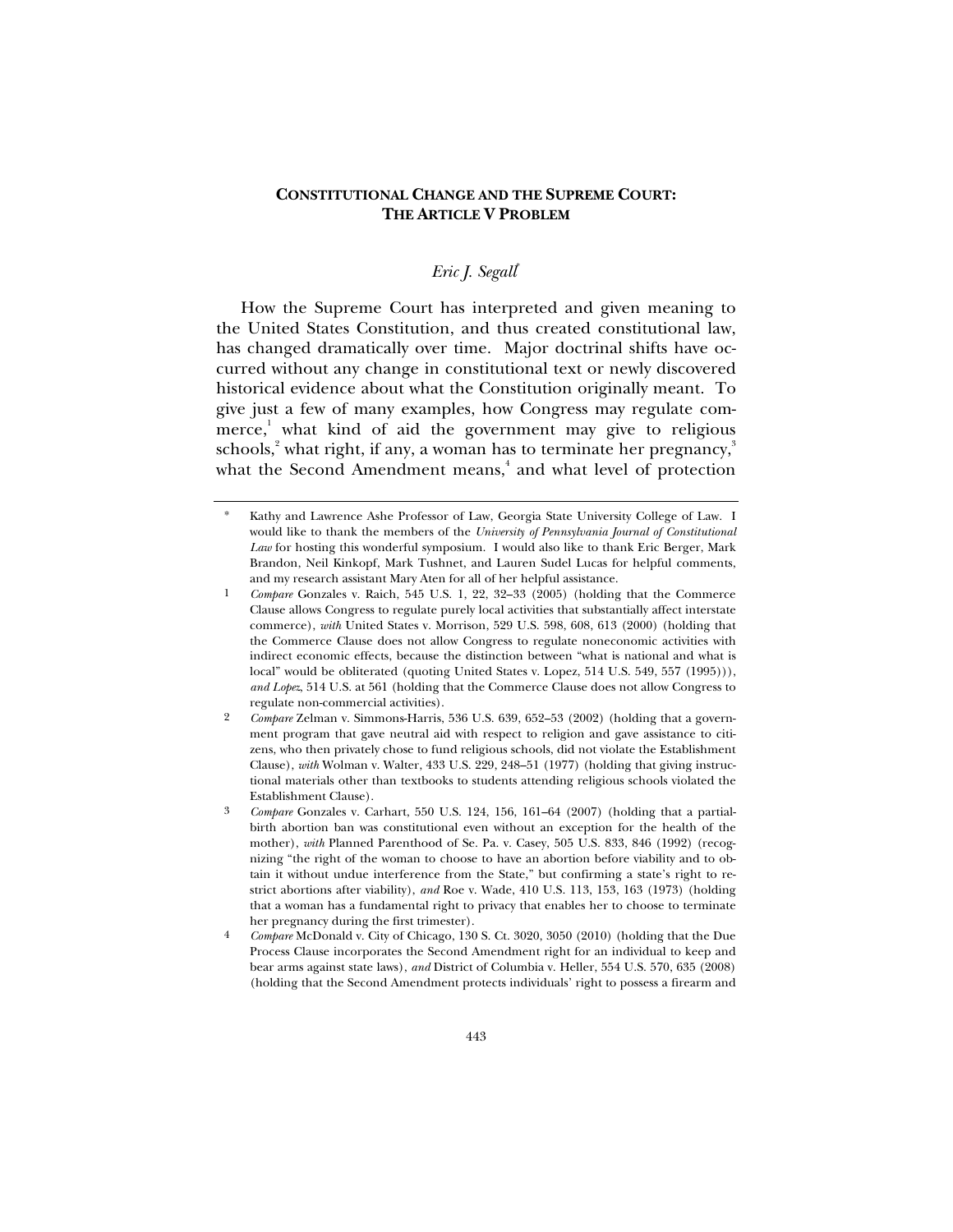courts should give to commercial speech,<sup>5</sup> are all issues the Court has answered differently at various times in our history. How to account for these constitutional changes is an issue that has vexed scholars and judges for generations. After all, as Judge Posner has observed, "[i]f changing judges changes law, it is not even clear what law is."6

My contribution to this fine symposium on constitutional interpretation addresses one small component of the large and complex question surrounding constitutional change. This Article concerns the interplay between judicial review and Article V of the Constitution, which sets out the procedures for formally amending the Constitution.<sup>7</sup> According to the text, the Constitution can only be amended if two-thirds of both Houses of Congress and three-fourths of the states agree or two-thirds of the states call for a convention.<sup>8</sup> This Article addresses when, if ever, judicial interpretations of the Constitution amount to illegitimate and de facto amendments to the Constitution because they were not implemented through Article V procedures.

Although I believe our country would be better off with a strongly deferential system of judicial review where courts only overturn decisions of other political actors if those decisions are at an "irreconcilable variance" with clear constitutional text, we do not live in that

8 *Id*.

to use that firearm for lawful self-defense in their homes), *with* United States v. Miller, 307 U.S. 174, 178 (1939) ("In the absence of any evidence tending to show that possession or use of a [firearm] . . . at this time has some reasonable relationship to the preservation or efficiency of a well regulated militia, we cannot say that the Second Amendment guarantees the right to keep and bear such an instrument.").

<sup>5</sup> *Compare* 44 Liquormart, Inc. v. Rhode Island, 517 U.S. 484, 501 (1996) (holding that commercial speech that is misleading or deceptive can be regulated and "therefore justifies less than strict review," but regulation of truthful speech gives "far less reason to depart from the rigorous review that the First Amendment generally demands"), *and* Ohralik v. Ohio State Bar Ass'n, 436 U.S. 447, 456 (1978) (holding that commercial speech is afforded "a limited measure of protection, commensurate with its subordinate position in the scale of First Amendment values, while allowing modes of regulation that might be impermissible in the realm of noncommercial expression"), *with* Bates v. State Bar of Ariz., 433 U.S. 350, 384 (1977) (holding that the First and Fourteenth Amendment protects the truthful advertising of "routine" legal services). *Compare* Va. State Bd. of Pharmacy v. Va. Citizens Consumer Council, Inc., 425 U.S. 748, 762 (1976) (holding that the First Amendment protects speech that does "no more than propose a commercial transaction" (citation omitted)), *with* Valentine v. Chrestensen, 316 U.S. 52, 54–55 (1942) (holding that the First Amendment was not violated when the defendant was prohibited from distributing business advertising material in the public street).

<sup>6</sup> RICHARD A. POSNER, HOW JUDGES THINK 1 (2008).<br>
7 ILS CONST art V

<sup>7</sup> U.S. CONST. art. V.

<sup>9</sup> THE FEDERALIST NO. 78, at 578 (Alexander Hamilton) (John C. Hamilton ed., 1885); *see*  James B. Thayer, *The Origin and Scope of the American Doctrine of Constitutional Law*, 7 HARV. L. REV. 129, 138–39 (1893) (examining Alexander Hamilton's descriptions of the federal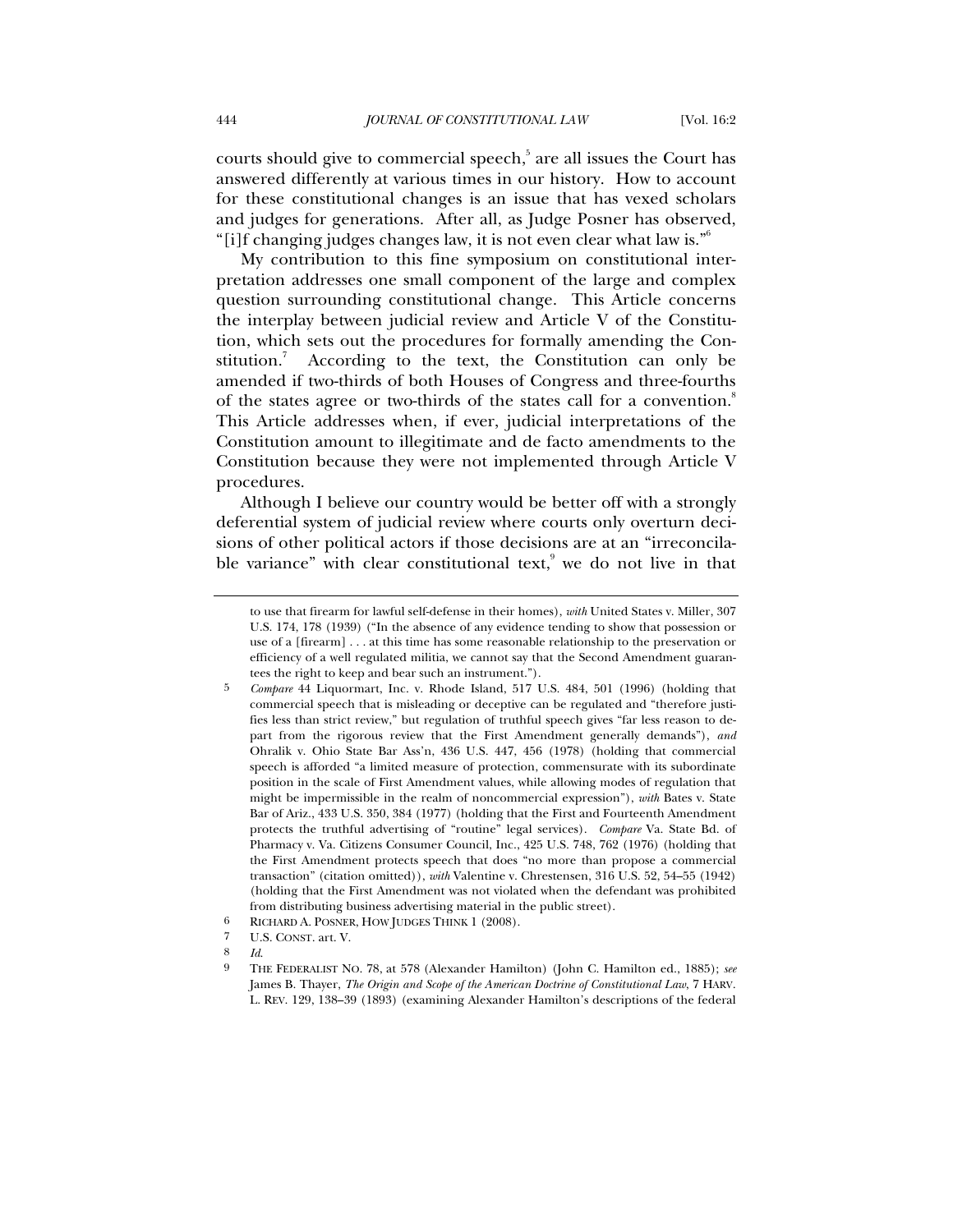world. Rather, as David Strauss among others has explained, $^{10}$  constitutional law has developed much like the common law, with Court decisions building on and often reversing prior decisions, and the Court has generally not been deferential to other political decisionmakers in numerous areas of constitutional law. My thesis about when Court decisions amount to de facto amendments to the Constitution accepts this strong system of judicial review as a fait accompli.

In this system, the Court does not improperly contravene Article V when it changes its interpretations of vague constitutional words and phrases such as "due process," "equal protection," "unreasonable searches and seizures," "speech," "establishment," and "free exercise." The shifts back and forth in these areas of law may simply reflect reasonable disagreements over ambiguous text and contested history and amount to nothing more than the Court doing the best it can to interpret our foundational document. Although the meaning and application of the Constitution to hard cases changes regularly because the changing Justices cause shifts in judicial doctrine, the current system anticipates these changes without the need to formally adhere to Article V.

When the Court ignores or distorts clear and unambiguous constitutional text, however, absent such an interpretation leading to an absurd result, the Court is, in effect, amending the Constitution without utilizing Article V procedures. For example, the Constitution requires that the President be thirty-five years old, and if the Court were to sanction a thirty-three-year-old President, then it would effectively and improperly amend the Constitution. Our system of judicial review assumes that judges will take text at least partly seriously; otherwise the Constitution would have little binding force.

The next Part of this Article contends that the Court has improperly amended the Tenth and Eleventh Amendments without going through the required Article V procedures. These sections do not purport to exhaustively review the literature or arguments surrounding the Court's interpretations of the Tenth and Eleventh Amendments, but rather simply demonstrate how my thesis about proper constitutional change can be used to helpfully analyze Court decisions.

Constitution in the FEDERALIST NO. 78); *see generally, e.g.*, ERIC J. SEGALL, SUPREME MYTHS: WHY THE SUPREME COURT IS NOT A COURT AND ITS JUSTICES ARE NOT JUDGES 176–83 (2012).

<sup>10</sup> *E.g.*, David A. Strauss, *Common Law Constitutional Interpretation*, 63 U. CHI. L. REV. 877 (1996).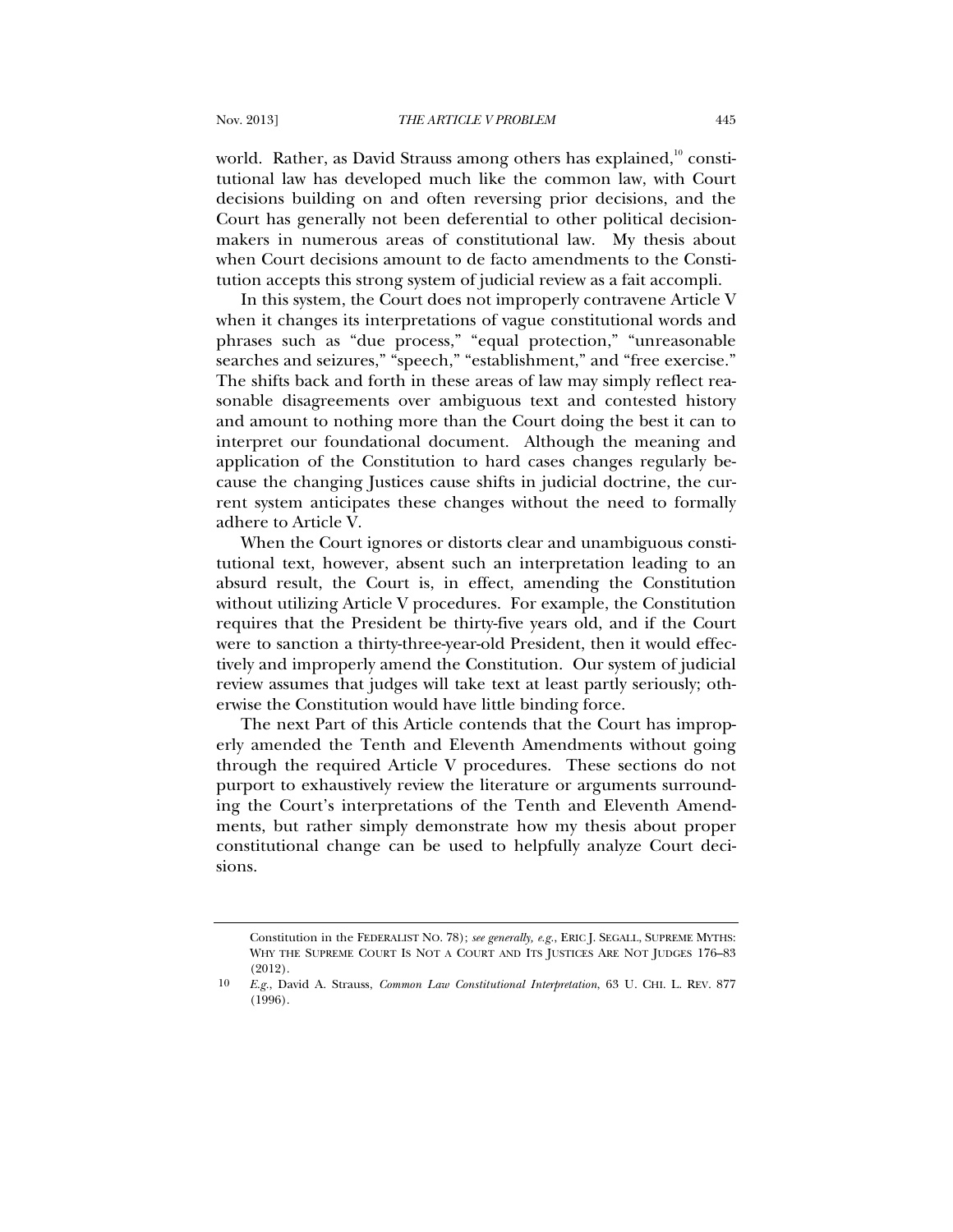#### I. THE ELEVENTH AMENDMENT

The Eleventh Amendment is one of the clearest provisions in the United States Constitution. It provides that "[t]he Judicial power of the United States shall not be construed to extend to any suit in *law* or *equity*, commenced or prosecuted against one of the United States by Citizens of *another* State, or by Citizens or Subjects of any Foreign State. $"$ <sup>11</sup> The Amendment quite obviously bars any suit, whether for damages or an injunction, against a state by citizens of "another" state.

In *Hans v. Louisiana*, decided in 1890, a citizen of Louisiana sued Louisiana for unpaid interest on state bonds.<sup>12</sup> His lawyer made the obvious argument, based on clear text, that the Eleventh Amendment could not bar the suit because a citizen of Louisiana was suing his own state, not "another" state.<sup>13</sup> The Court rejected this argument, prohibited the suit, and in effect amended the Constitution without Congress or the states using the procedures set forth in Article V. The gist of the Court's rationale was the following:

Can we suppose that, when the Eleventh Amendment was adopted, it was understood to be left open for citizens of a State to sue their own state in the federal courts, whilst the idea of suits by citizens of other states, or of foreign states, was indignantly repelled? Suppose that Congress, when proposing the Eleventh Amendment, had appended to it a proviso that nothing therein contained should prevent a State from being sued by its own citizens in cases arising under the Constitution or laws of the United States: can we imagine that it would have been adopted by the States? The supposition that it would is almost an absurdity on its face.<sup>14</sup>

In fact, there is nothing absurd about states being amenable to suits by their own citizens, but not citizens of other states. It is one thing for the citizens of a state to raid their own treasury, but quite another to allow citizens from other states to do so. Moreover, historians agree that the Eleventh Amendment was enacted specifically to reverse the 1793 case of *Chisholm v. Georgia*,<sup>15</sup> where the Court allowed a citizen of South Carolina to sue Georgia, the precise situation barred by the text of the Eleventh Amendment. There is nothing in the text or history of the Eleventh Amendment to suggest it would apply to citizens suing their own states.

<sup>11</sup> U.S. CONST. amend. XI (emphasis added).<br>12 134 U.S. 1, 1 (1890).

<sup>12 134</sup> U.S. 1, 1 (1890).

<sup>13</sup> *Id.* at 10.

<sup>14</sup> *Id.* at 15.

<sup>15 2</sup> U.S. (2 Dall.) 419, 419 (1793).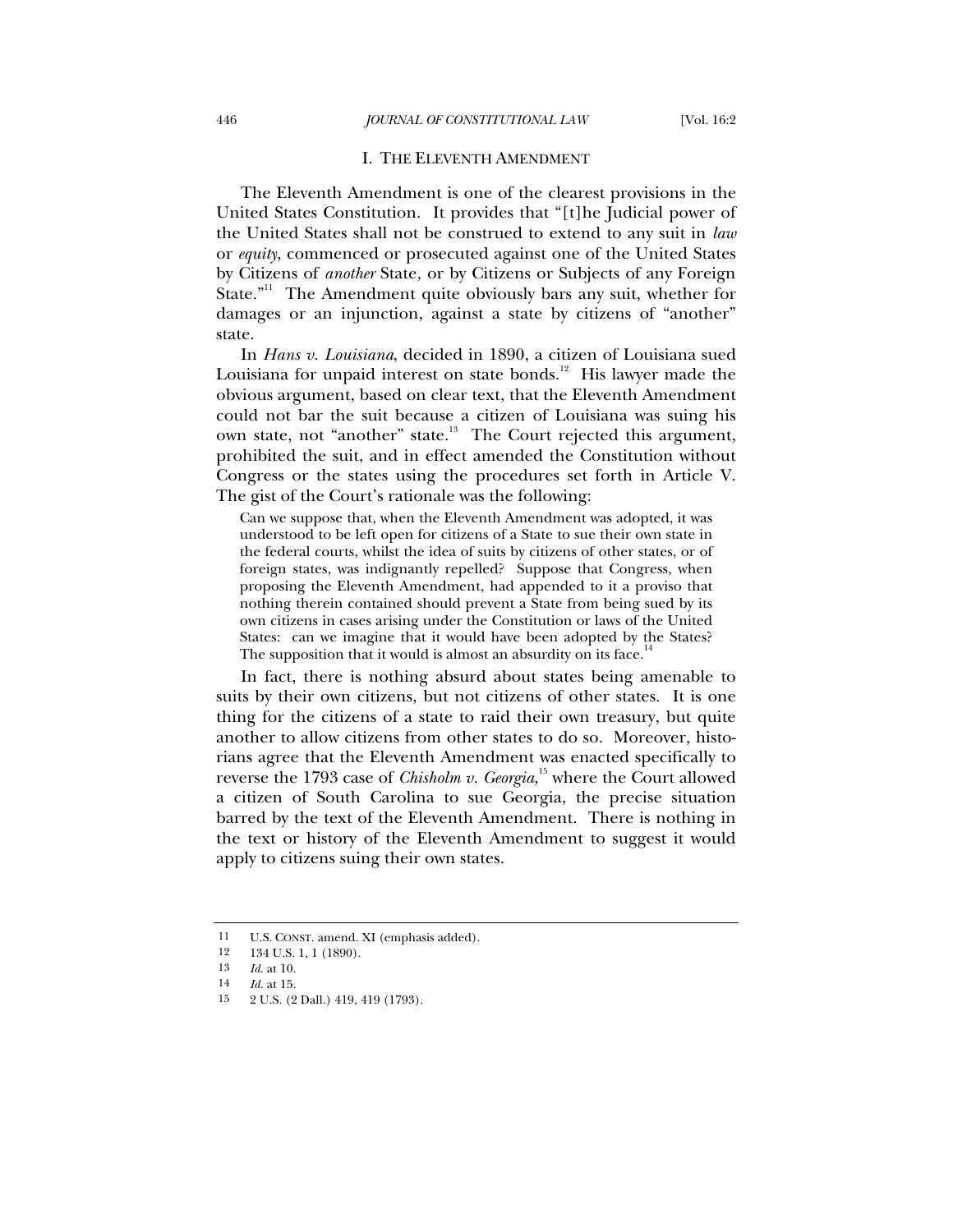The modern Court has agreed that the text of the Eleventh Amendment does not bar suits by citizens against their own states. The conservative Justices have instead argued that "we have understood the Eleventh Amendment to stand not so much for what it says, but for the presupposition . . . which it confirms."<sup>16</sup> Justice David H. Souter has persuasively rebutted this argument by noting that "plain text is the Man of Steel in a confrontation," with background principles and presuppositions.<sup>17</sup> Unfortunately, Justice Souter's interpretation of the Amendment is just as counter-textual as the interpretation of the conservatives he is criticizing, as he would allow federal question suits against a state brought by citizens of *another* state. To the best of my knowledge, no Supreme Court Justice has ever advocated that the Eleventh Amendment be interpreted as it is written, although it would make sense to do so. Such a reading might not be the best or most desirable policy result, but it is the only one dictated by clear text. This straying from unambiguous constitutional commands demonstrates how far the Court will go to ignore prior positive law to achieve desired policy goals, even if it means effectively amending the Constitution to do so.

### II. THE TENTH AMENDMENT

The Tenth Amendment provides that "[t]he powers not delegated to the United States by the Constitution, nor prohibited by it to the States, are reserved to the States respectively, or to the people."<sup>18</sup> Along with the Supremacy Clause in Article  $VI<sub>19</sub>$ , the balance between federal and state power could not be clearer: Congress only has those powers enumerated in the Constitution (all other powers are reserved to the states or the people), but when Congress validly exercises its powers, federal law trumps state law. The Tenth Amendment and the Supremacy Clause do not tell us when Congress is properly exercising its enumerated powers, but when Congress does so, state law must give way.

In *New York v. United States*, 20 the Court effectively amended the Constitution by creating a non-textual exception to the constitutionally required federalism structure outlined above. The issue in *New* 

<sup>16</sup> Seminole Tribe of Fla. v. Florida, 517 U.S. 44, 54 (1996) (citing Blatchford v. Native Village of Noatak, 501 U.S. 775, 779 (1991)).

<sup>17</sup> *Id.* at 116 n.13 (Souter, J., dissenting).

<sup>18</sup> U.S. CONST. amend. X.

<sup>19</sup> *Id.* art. VI, cl. 2 ("This Constitution, and the Laws of the United States which shall be made in Pursuance thereof . . . shall be the supreme Law of the Land . . . .").

<sup>20 505</sup> U.S. 144 (1992).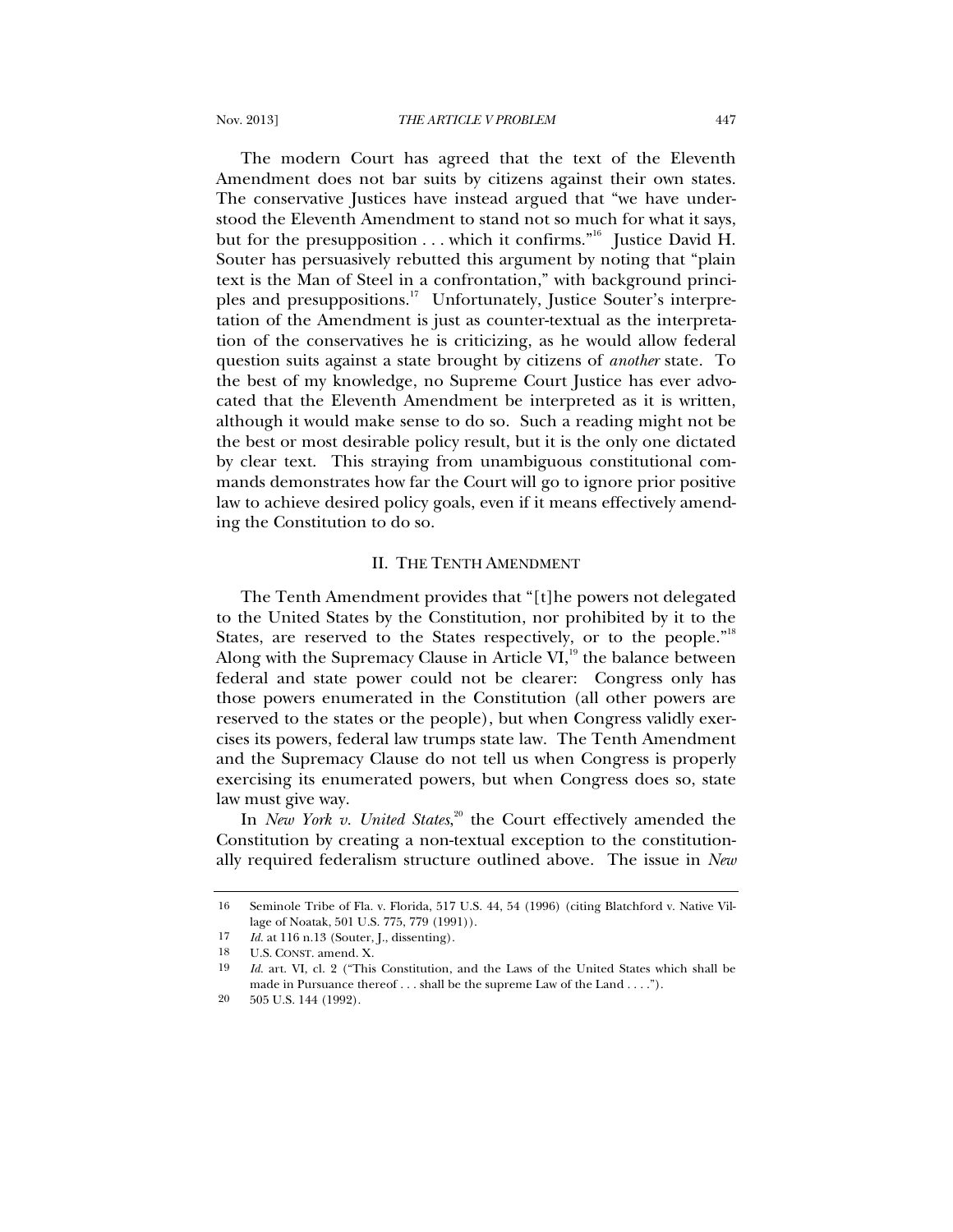*York* was whether Congress could require the states to either clean up low-level radioactive waste or assume responsibility for any damages caused by the waste.<sup>21</sup> Justice Sandra Day O'Connor's majority opinion specifically conceded that the "[r]egulation of the . . . interstate market in waste disposal is . . . well within Congress' authority under the Commerce Clause."<sup>22</sup> Justice O'Connor also said, "The States unquestionably do retai[n] a significant measure of sovereign authority . . . to the extent that the Constitution *has not* divested them of their original powers *and transferred* those powers to the Federal Government."23 Because the Court in *New York* conceded that Congress has the power to regulate low-level radioactive waste, and because doing so does not violate any other provision of the Constitution, New York's challenge to Congress's authority should have been rejected.

Instead of following the clear text and structure of the Constitution, however, the Court made up a new rule of constitutional law (which it conceded did not derive from the text of the Tenth Amendment), $^{24}$  that Congress is not allowed to direct the states to take certain actions, unless it does so through a generally applicable law. This anti-commandeering principle (as it has come to be called) cannot be found anywhere in the text of the Constitution. It is also inconsistent with the idea that congressionally created federal law is supreme, if it is authorized by an enumerated power and does not violate specific constitutional limitations on that power. As Justice John Paul Stevens said in dissent,

<sup>21</sup> *Id.* at 149, 152–53. In 1979, only three sites were open to properly dispose of low-level radioactive waste; two were forced to shut down that year because they reached maximum capacity. *Id.* at 150. The United States was faced with the possibility of not having any disposal sites for low-level radioactive waste. *Id.* In 1985, Congress enacted the Low-Level Radioactive Waste Policy Act, which provided a compromise for states with and without sites. *Id.* at 151. The Act would allow unsited states to use the facilities of sited states for seven years, if the unsited states agreed to end their external reliance by 1992. *Id.* The Act provided three incentives for a sited state to provide proper disposal of the waste generated inside and outside their borders. *Id.* at 152. First, a state could impose a surcharge on waste collected from other states; the surcharges would be given to the government to redistribute to cooperating states. *Id.* Second, states could raise those surcharges to non-complying states and eventually deny them access altogether. *Id.* at 153. Third, states that did not set up their own disposal sites before a mandatory deadline would either have to take title to their waste or be liable for all damages caused by the waste. *Id.* at 153–54. New York, "a State whose residents generate a relatively large share of the Nation's low level radioactive waste . . . complied with the Act's requirements," then ceased to comply and sued the government, arguing the Act was inconsistent with the Tenth and Eleventh Amendments. *Id.* at 154.

<sup>22</sup> *Id.* at 160.

<sup>23</sup> *Id.* at 156 (emphasis added) (internal quotation marks omitted) (citing Garcia v. San Antonio Metro. Transit Auth., 469 U.S. 528, 549 (1985)).

<sup>24</sup> *New York*, 505 U.S. at 156*.*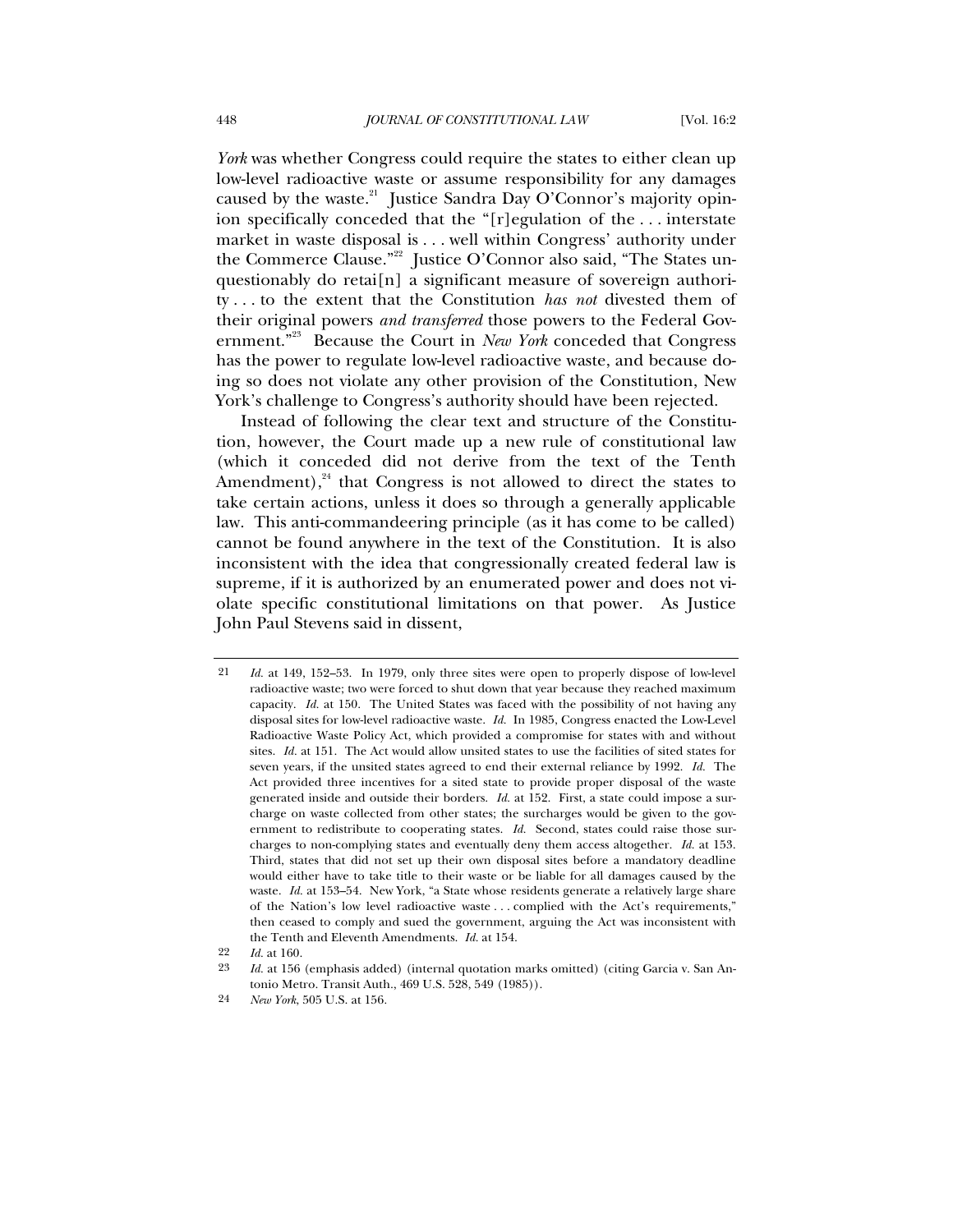The notion that Congress does not have the power to issue a simple command to state governments to implement legislation enacted by Congress, is incorrect and unsound. There is no such limitation in the Constitution. The Tenth Amendment surely does not impose any limit on Congress' exercise of the powers delegated to it by Article I. Nor does the structure of the constitutional order or the values of federalism mandate such a formal rule. To the contrary, the Federal Government directs state governments in many realms. The Government regulates state-operated railroads, state school systems, state prisons, state elections, and a host of other state functions. Similarly, there can be no doubt that, in time of war, Congress could either draft soldiers itself or command the States to supply their quotas of troops. I see no reason why Congress may not also command the States to enforce federal water and air quality standards or federal standards for the disposition of low-level radioactive wastes.<sup>2</sup>

The unexpected rule the Court devised in *New York*, that Congress is not allowed to require state legislatures to help implement federal law, as Justice Stevens noted, is nowhere in the text of the Constitution and was not supported by any history cited in Justice O'Connor's opinion. The next time the Court returned to this issue was in *Printz v. United States*. 26 The issue was whether the federal government could require state law enforcement officers to provide background checks on gun purchasers prior to the creation of a national database.<sup>27</sup>

This time, the parties fully briefed the issue of whether Congress could commandeer state governments (here, state executive officers) to help implement federal law. $28$  Once again, the five conservatives held the answer was "no," despite clear historical evidence to the contrary.<sup>29</sup> As Alexander Hamilton wrote in the Federalist Papers, "[T]he legislatures, courts, and magistrates, of the respective members, will be incorporated into the operations of the national government *as far as its just and constitutional authority extends*; and will be *rendered auxiliary to the enforcement of its laws*."30

As Justice Stevens pointed out, "It is hard to imagine a more unequivocal statement that state judicial and executive branch officials may be required to implement federal law where the National Gov-

<sup>25</sup> *Id.* at 211 (Stevens, J., dissenting) (footnotes omitted) (citation omitted) (internal quotation marks omitted).

<sup>26 521</sup> U.S. 898, 935 (1997) (holding that Congress cannot compel States to enact or enforce a federal regulatory program by directly conscripting states' officers).

<sup>27</sup> *Id*. at 902.

<sup>28</sup> *See* Brief for Petitioner at i, *Printz*, 521 U.S. 898 (No. 95-1478); Brief for United States at i, *Printz*, 521 U.S. 898 (No. 95-1478).

<sup>29</sup> *Id*. at 935.

<sup>30</sup> THE FEDERALIST NO. 27, at 223 (Alexander Hamilton) (John C. Hamilton ed., 1885) (second emphasis added).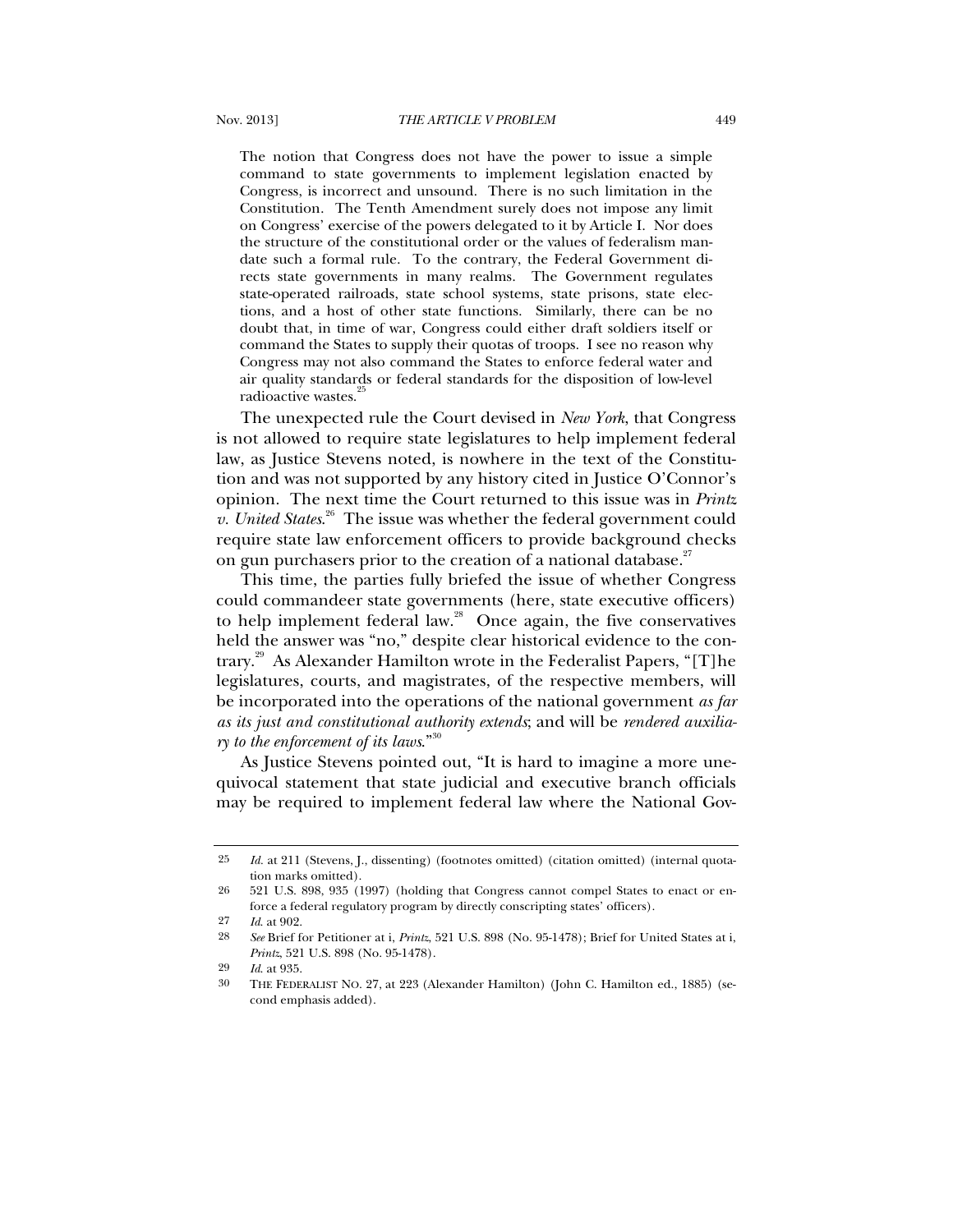ernment acts within the scope of its affirmative powers."<sup>31</sup> In direct contradiction to the clear text of the Tenth Amendment, and the best historical evidence available, the Supreme Court has decided for its own policy purposes that Congress is not allowed to commandeer state legislatures and state executives (for a bizarre and never adequately explained reason, state courts fall outside this rule) when it exercises its enumerated powers.

Conservative Justices have long argued that the structure of the Constitution requires the rejection of a rule that would effectively allow the federal government to destroy state sovereignty.<sup>32</sup> Requiring states to help implement valid federal laws (passed pursuant to an enumerated power), however, does no such thing. Moreover, the anti-commandeering principle allows the Court to overturn the exercise of concededly valid congressional exercises of enumerated powers based solely on the Justices' idiosyncratic and shifting ideas of appropriate federalism values. That is not the scheme that the Constitution sets forth in the Tenth Amendment and the Supremacy Clause. If the Justices are concerned that the exercise of an enumerated power (such as the Commerce Clause) violates important state sovereignty values, the Court should interpret the enumerated power differently to give Congress less power, not concoct a non-textual limitation on federal power found nowhere in the Constitution and inapposite to the clear text. In other words, structural concerns certainly can help inform interpretation, but they should not give birth to judicially constructed rules that effectively amend the balance of power set forth in the Constitution.

This criticism of *New York* and *Printz* does not rest solely on semantic concerns (because the same result could arguably be reached by narrowing the interpretation of the Commerce Clause). Where text is truly ambiguous, judges in a system of strong judicial review have no choice but to turn to background and structural principles to apply that vague norm to difficult problems. But, where text is clear

<sup>31</sup> *Printz*, 521 U.S. at 947–48 (Stevens, J., dissenting).

United States v. Lopez, 514 U.S. 549, 583 (1995) (Kennedy, J., concurring) (holding that the Commerce Clause did not grant Congress the authority to enact the Gun Free School Zone Act, because it "forecloses the States from experimenting and exercising their own judgment in an area to which States lay claim by right of history and expertise, and it does so by regulating an activity beyond the realm of commerce in the ordinary and usual sense of that term"); Nat'l League of Cities v. Usery, 426 U.S. 833, 852 (1976) (holding that the Commerce Clause did not grant Congress the power to apply the Fair Labor Standards Act to state governments because it would "impair the States' 'ability to function effectively in a federal system'"), *overruled by* Garcia v. San Antonio Metro. Transit Auth., 469 U.S. 528 (1985).